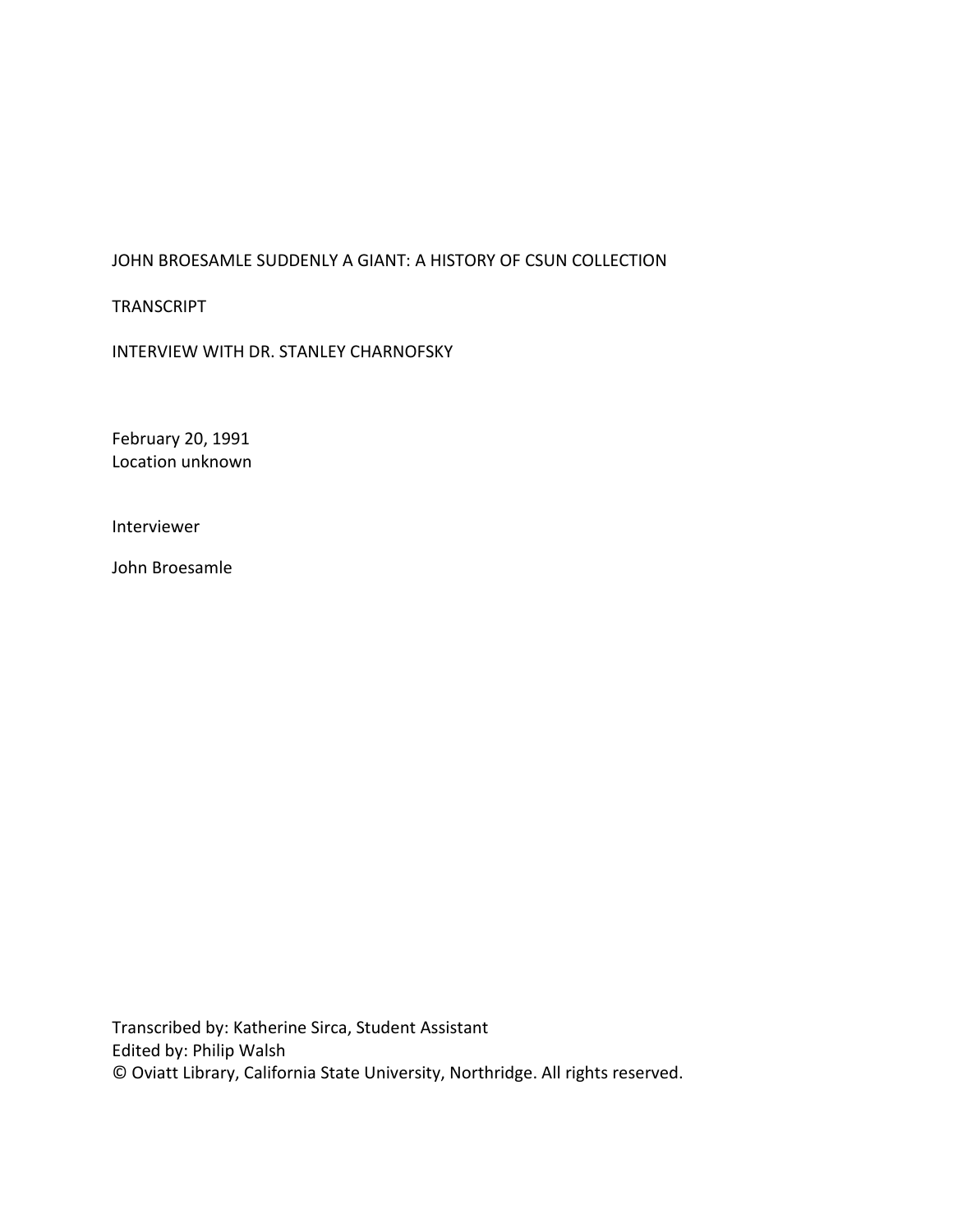### PROVENANCE

This oral history of Dr. Stanley Charnofsky was conducted by John Broesamle on February 20, 1991 in an unknown location, as source material for Broesamle's book *Suddenly a Giant: A History of California State University, Northridge* (Northridge: Santa Susana Press, 1993). The first transcription of this interview was completed by Katherine Sirca.

## BIOGRAPHICAL NOTE

Dr. Stanley Charnofsky begin teaching physical education and as a baseball coach at San Fernando State Valley College. He was the Educational Opportunity Program [EOP] director during the student protest of November 4<sup>th</sup>, 1968, during which students spontaneously organized an occupation of the administration building in order that Acting President Blomgren hear their grievances. Charnofsky worked toward his Ph.D. in psychology while teaching at CSUN, and was teaching in the psychology department at the time of the interview.

## DR. STANLEY CHARNOFSKY ORAL HISTORY

#### SUMMARY INDEX

#### TRACK #1A

- 0:00-5:00 Dr. Charnofsky talks about his start at CSUN as the EOP Director. He opens up about their efforts to increase racial minorities on campus, and the challenges he faced in that position.
- 5:01-10:00 He shares the stories of two incidents where there was conflict between Black students and faculty members.
- 10:01-15:00 He goes into detail relating the story of how a football coach had assaulted a Black member of the team, which led to protests and demands for his removal.
- 15:01-20:00 He continues to relate the incident, in which the Black students walked the PE faculty to the administration building and held them there until they got audience with the president.
- 20:01-25:00 He relates his experience of events in the administration building.

## 25:01-30:05 They discuss the court's verdict of the incident, and what they've heard since of the students and faculty involved in those events.

TRACK #1B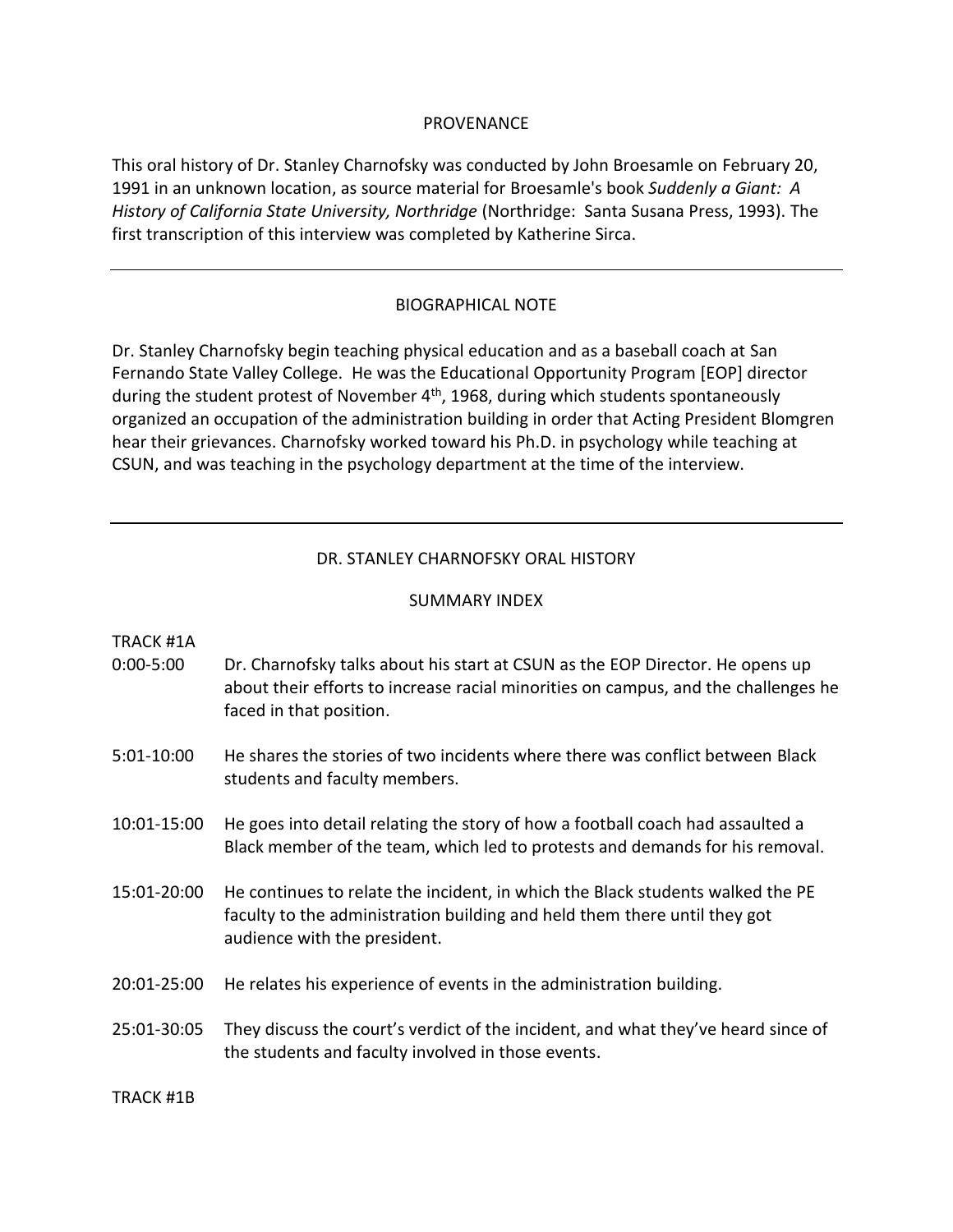- 0:00-5:00 Dr. Charnofsky recounts how the students presented their demands to President Blomgren during the incident.
- 5:01-10:00 He shares some of his experiences with Del Oviatt that help explain the bitterness many students hold towards him.
- 10:01-15:00 He shares more details about the day of the protest, as well as his interactions with Vince Bugliosi, who was prosecuting the case.
- 15:01-20:00 Dr. Charnofsky talks about his book on minorities in education, and describes the Marxist philosophy of his coworker Archie Chatman.
- 20:01-22:25 He talks briefly about Archie's fight for Black curriculum. He points out that he never felt threatened on the day of the protest.

### INTERVIEW NOTE

Interviewer: John Broesamle, noted as JB

Interviewee: Dr. Stanley Charnofsky, noted as SC

Date: February 20, 1991

Time: 0:52:30

Subject: CSUN History

## *[Tape 1, side 1 begins]*

00:00

SC: As you know, Ralph Prator was president in 1968 and brought me in in early spring of that year and asked me if I would be the EOP director. We were going to start a new thing in educational opportunities program for minorities. He said we had so few minorities on the campus that it was a shame and a crime and we ought to do something about it. My guess was we had twenty-five Blacks and half that number of Latinos on the whole campus at that time. Anyway, my way of operating – he gave me an office and everything – was to try to get the Black Student Union to help us and the Latino or Chicano group on campus at the time, which was called UMAS at that time, which meant United Mexican American Students. They subsequently changed to MEChA, which meant Movimiento Estudiantil Chicanos de Aztlán, which is the Spanish name for the same thing. So, I got the leaders of those two groups to help me because I didn't know how to recruit minorities. Where would I go? Where would I find them? How would I know who was eligible for this program? So, Archie Chatman was the head of the Black Student Union. A very bright young man who'd gone to LA City College, first, went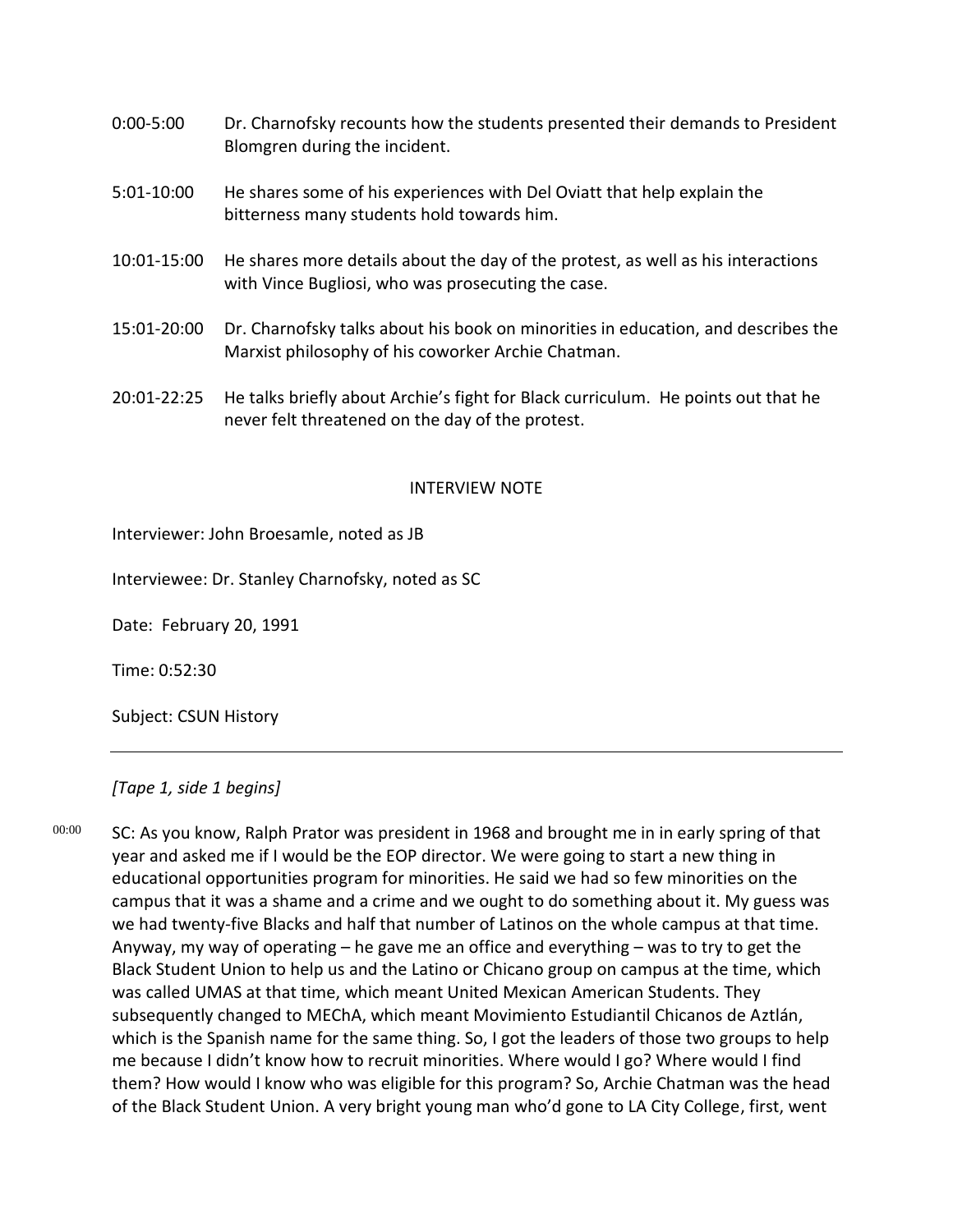to Dorsey High School and then was head of the student union. Political science major, and he helped me. Of course, he and all of his folks, there were only about twenty members of the Black Student Union in the whole campus, but they helped me. And we went down to different schools and they gave speeches and they said, Northridge is opening up. Let's let some people in. So, then when they asked us about criteria- Well, we had what was called the two percent rule. And we still do, but the two percent rule at that time was always used for athletes and performers like musicians and things like that. Two percent could get in below the requirements of the university. So, all of a sudden, we were told we could use some of that two percent for Blacks and also Latinos who would come in who might not be normally eligible for the university. Why not? If we're using it for athletes and other people, why not minorities as well? Well, to make the story shorter, I remember people coming from Washington High and Fremont and Jefferson and coming out here. And then when September started in Fall of '68, we had 224 new Blacks and Mexican-Americans on this campus. The majority Black. More Blacks than Latinos at that time.

#### 5:00

JB: Do you recall the ratio, roughly?

SC: Well, I think there must've been, I can't remember the exact ratio, but I think there must've been 130 or 40 Blacks, and then eighty or ninety Latinos. Something like that. And many of the Blacks moved into Northridge Hall, which was the dormitory, privately owned, across the street on Zelzah. A bluish color, you know, green, blue, white building. And they were moved into the dorm there, and you know, they were kids who were from Center City and they'd never lived in this windswept pristine area, and it was quite a blow. And I kept getting calls from people complaining that the dorms were being disrupted. That the Blacks were taking over the lounge areas. That it was hard for the Whites in the dorms to walk through without being harassed, and things like that. So, I would try to put out fire after fire after fire. I mean, 225 new people who were, let's say, comfortably diverse or different at that time, was hard to encompass, hard to absorb. One of the things I found out from meeting with them was that the Blacks had no wheels. I mean, they had no cars. They were there. And they also were not sure they were welcome in the neighborhood cafes and restaurants. So, when the weekends or when the evenings would come on along, they would go to the lounges, the television lounges, and that's where they'd hang out. And of course, that when you had thirty Blacks in a lounge, the Whites didn't want to go in there. It felt like they were being usurped from their places of living. But however, the Whites could go anywhere they wanted in the neighborhood with no problem. So, we tried to straighten that out. You have to understand that the Blacks have no place to go so they're going to be here, and it looked like they're going to absorb the dorm. That happened. We had an incident with Claude Cooke, who was a wonderful guy. He was the head of the health science department, and he was lecturing on - he's retired now, I'm sure he's still alive, but I don't know where he is – but he was lecturing on birth, stillbirths, in his health science class. And he apparently lectured that in Watts, which is eight miles from Beverly Hills, the stillborn rate was six times the Beverly Hills rate. And obviously, it was because these women did not know how to handle their pregnancy. Well, he may have had the statistics right, but he may have had the reasons wrong. There were two or three young Black women in his class, and the next day after he said that, there were four or five Black men sitting next to them, checking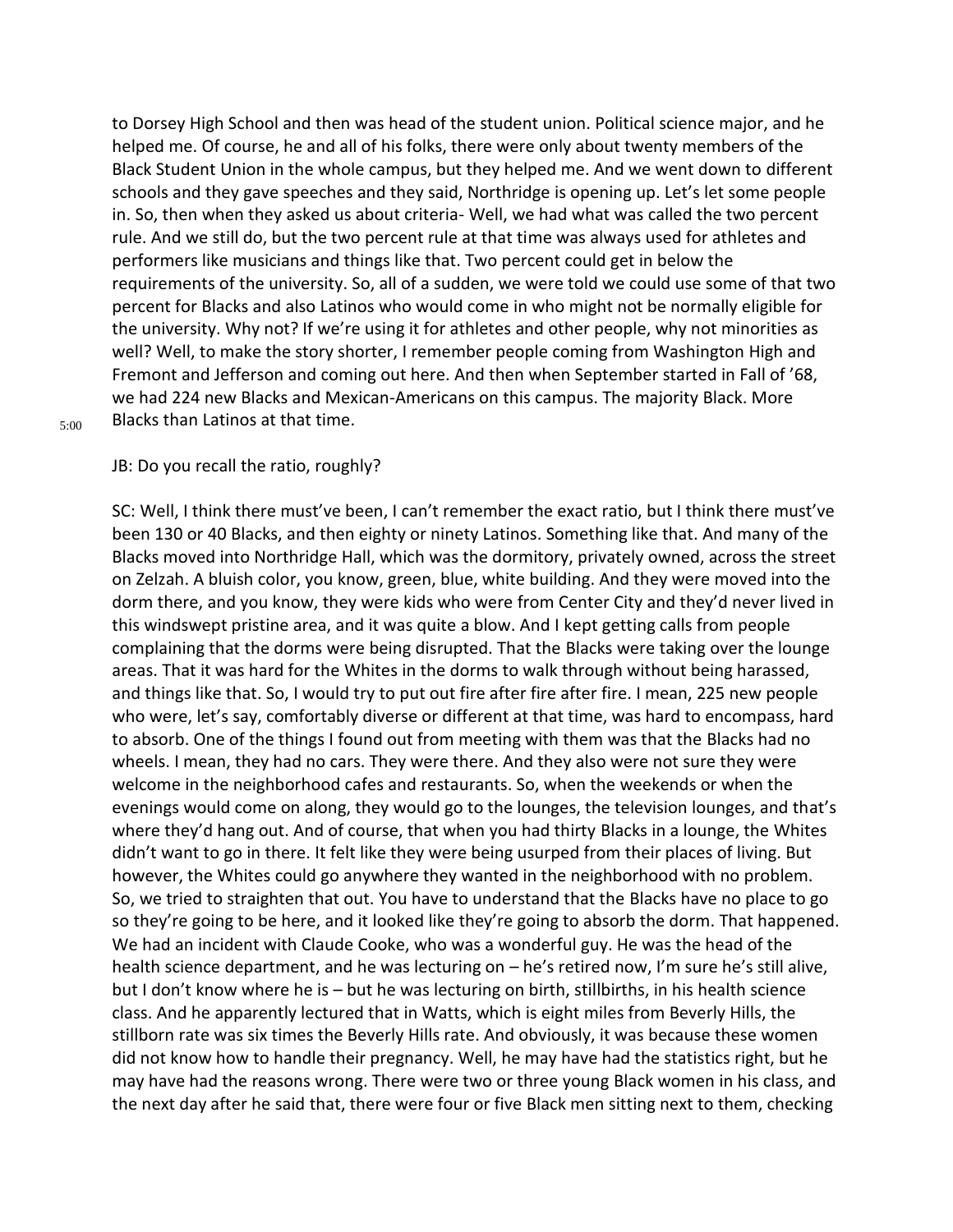the dude out. Well, he was harassed by that. He was insulted by it. He felt threatened by it. So, we had to have a meeting. Earl Wallis was the dean of that school at that time, so we all met together. And, you know, kids were calling him a racist dude and he was this and he didn't understand. And they said, you know, if Black women in Watts had the money or if doctors would take them in, they would have treatment, pre-natal, you know, treatment. But they aren't allowed to get that kind of treatment because they don't have the money. People, doctors won't accept them on credit, and so on and so on. It has nothing to do with their knowledge about their bodies. That was their argument. Well, he apologized. He said, I didn't know I'd said anything wrong, and so on. Those are the kinds of things that kept coming up all semester. Then one day, it turns out that there was a football game, a freshman game. Archie Chatman had told me that he did not want his new Blacks playing football for the man, because all the Blacks would get on the football team. They'd play, and then their grades would go to pot because they're spending hours a week on the football field. The man would use them as good athletes, and then they'd flunk out of school before they ever got their degrees. So, he didn't want them playing. Well, two young men, Black men, did not listen to him, because they were football players in high school. So, they went out for the freshmen football team. They had a separate freshman team from varsity in those days. One of them was a starter. The other one was a benchwarmer or a substitute. The starter, they're playing San Luis Obispo, and the starter got into some altercation on the field, some fight. Well, the other Black ran out onto the field to help his buddy, because he was the only other one, and they got a penalty because of it. And so, the coach, name was Don Markham, ran out on the field to get the substitute off because it was hurting his team. They were being penalized for the substitute running on the field. And apparently to get him off the field, according to reports, he kneed him. He kicked him to get off the field. Well, wouldn't you know it, the Black Student Union kids showed up in the locker room and pushed Markham up against the lockers and said, you motherfucker, if that was a White boy, his lawyer father would get your ass. So, we're the lawyers for our Black brother who was out on that field. You don't kick him and knee him and give him the knee and get him off the field without some penalty for you. Well, apparently, they stopped – I wasn't there – but apparently, they stopped it that day, at least. No one got hurt. But I get a call from Archie Chatman, saying that he wanted to see Arnett, Glenn Arnett, the director of athletics. That he wanted that asshole fired. Well I-

JB: (Both talking him at once) Somebody put-

SC: Yeah. I want that guy fired. Well, Markham, I knew Markham. I had once taught in physical education. I was the head baseball coach here when I came here. That was my first job at Northridge and a physical education professor. I was working on my doctorate at SC [University of Southern California] at the time in psychology, so I moved over to this department after five years. But I had had Markham in a class of mine, and I knew him. And the thing that made it worse was that Markham was a policeman.

JB: So, he was.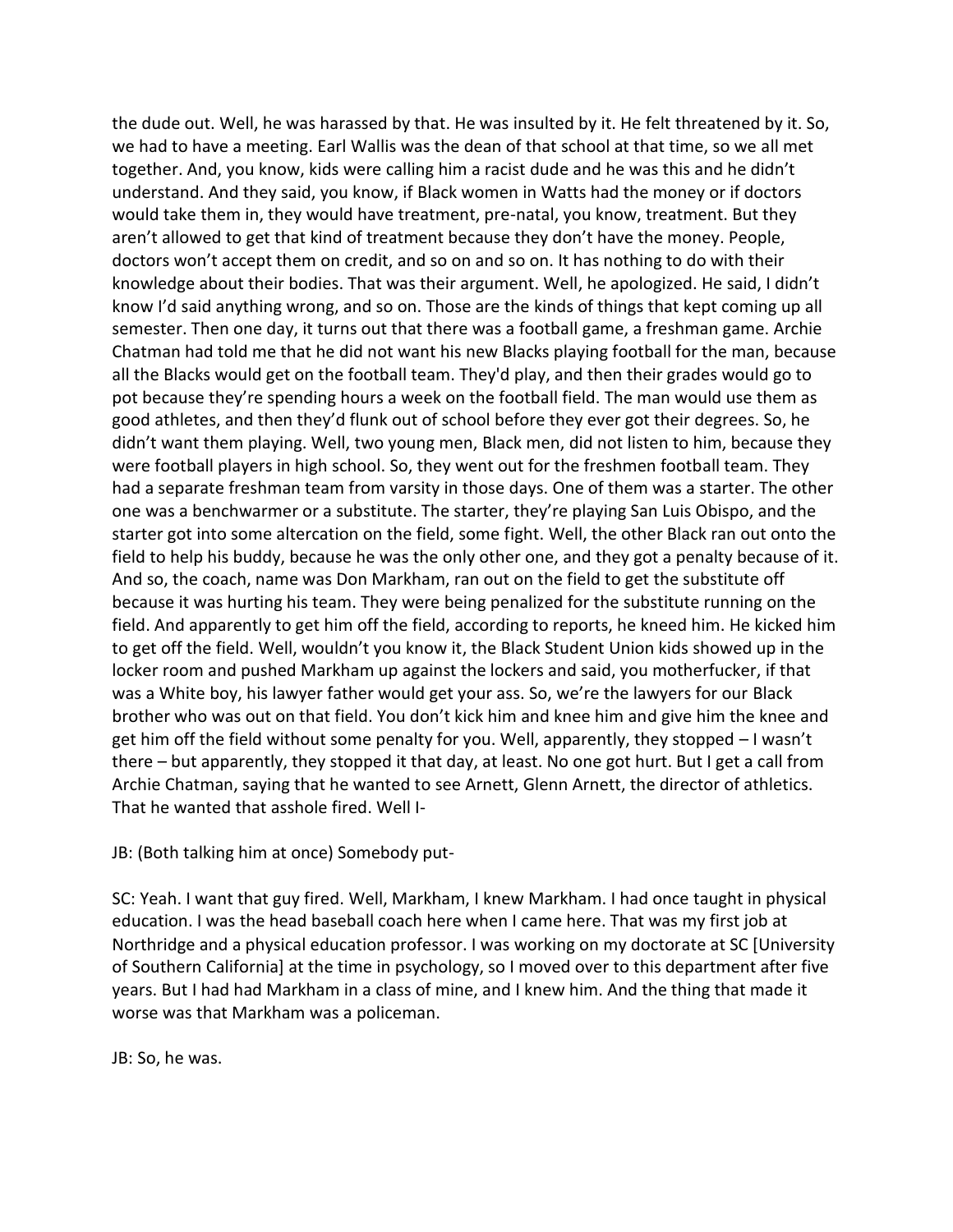SC: He was a policeman, and he volunteered to coach the freshmen. They didn't have money for freshman coaches in those days, but he volunteered. He'd been a football player, so he volunteered to coach the frosh. And, you know, as a volunteer coach, but he did alright. But the kids, the Black kids, call him a pig, and a cop, and so on, and they resented him, and that's why they thought he acted in such a hostile way to their Black brother. Anyway, Archie set up this meeting on the date you mentioned, November fourth, which I think was a Friday, if I remember. I'm not sure. But anyway, he set it up for about eleven o'clock in the morning with Arnett, and I- Well, first he asked me he wanted the meeting, and I let it go for a few days, and I think it got them upset, but I thought people would cool down if we just didn't worry about meetings for a few days. Let things cool down. So, I didn't set it up right away. He called me, did you set up the meeting? So, I called Arnett and we set it up. Arnett said to me very clearly, alright, but I don't want a big show about this. I'll just meet with one or two of the students. So, I called Archie back. It happened to be, by the time I got him, it

was the morning of the meeting. And I said to Archie, Arnett's willing to meet with you this morning, but only one or two people and he said, yeah, yeah, yeah on the phone.

#### JB: No more than two?

10:00

SC: That's what he said. So, when we showed up, well I walked over to the gym at ten minutes to eleven or whatever it was, and I got there and I noticed in the lobby, sixteen or eighteen young Black students. Archie was there, and a few others, and they had t-shirts on, which said, "by any means necessary," which scared the hell out of everybody there. But, you know, their argument to me, and I've got to just pass this on to you, was that all American institutions operate by any means necessary. Look at the schools, the principals. They operate by any means necessary. The police, by any means necessary. They all operate by any means necessary. Usually the necessary means are not violent, but they all operate by any means, and that's all we're saying. We're going to have our freedom by any means necessary. Well, I walked upstairs, and Arnett said I'm not going to meet all these people. To hell with it, forget it. So, I said, Archie, you're breaking the rules. He said, well, my brothers are here. And I said, I'm going to go back. I'm not meeting with you. I'm going back to my office – my office is in engineering building at the time – I'm going back to my office. If you want to meet with Arnett and me, you got to cut it back to just a couple people. So, he called me on the phone, it must've been half an hour later, that's all, and said, alright. We'll go in with just a couple people. So, I went back over there. Arnett set us up in a little room. He and I, Archie, and this friend of Archie's named Howard Johnson – believe it or not, Howard Johnson, whose father was a barber in Watts – were the ones that were supposed to be in the room, and Sam Winningham, who was the head football coach, was in the room with us. By the way, I play tennis with Sam every Saturday now. We're good old, we're good friends. But at the time, Sam was the head coach and in charge of the football program. Well, we went into that room, and what we didn't realize was going on outside the room was that, as soon as we went in the room with Archie and Howard Johnson, the Black Student Union and other young people secured the area. Meaning, everyone's got to get out. We're closing off this area. They put guards at the door right outside our little room that we were in, and then they began to make their demands to Arnett. Arnett turned everything down. No, I'm not going to that, I'm not going to do that, I'm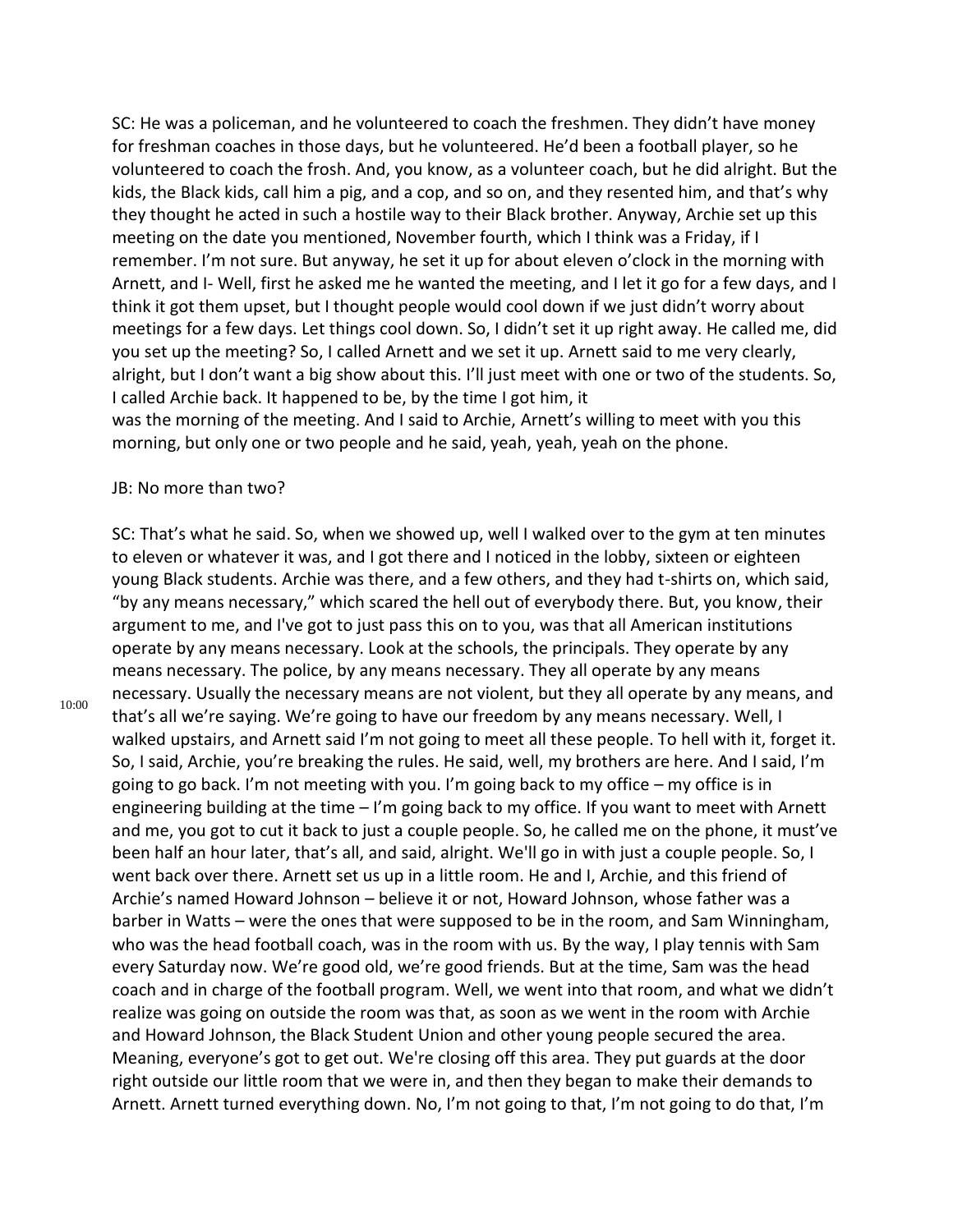not going to do that. And then, finally, he said, I don't have the power to fire a coach. Only the president can do that. Well, as we found out later, of course, it was a volunteer coach. And Arnett could've told him don't show up tomorrow. It had nothing to do with the president, but when Arnett said that, Archie Chatman said, get the president on the phone. So, he tried to call the president, who at that time, was Paul Blomgren. Acting president, because Prator had retired that Fall, and we didn't have a new president yet, so Paul Blomgren from the business school was acting president. They couldn't find him. He wasn't in the building or he wasn't available to speak on the phone. Meanwhile, Archie had opened the door and two or three other boys had come in, young men. And they stood over us in a threatening, menacing manner. Now, I laughed, and frankly I laughed at it. I was not scared. I said, Archie, what are you doing? You know, it's like- I knew them all, see, so I thought it was ridiculous they were trying to- It was a show to me. They were trying to put a show of fierceness on. But that's not how Arnett or Winningham took it. Uh, in fact, it was an interesting thing. There was this ball player. He was a baseball player, and he stood over me in a menacing manner, and I kind of said to him, what are you doing? He said, shut up, man. He didn't want me to give away his, you know, he's just an innocent kid. He, by the way, why am I blocking on his name? He signed a major league contract with the California Angels and became a big star player, and then was shot in Illinois by a jealous cousin or something of the girl he was with. And- Lyman Bostock!

### JB: Yes!

SC: He was murdered. But he was standing over us in a menacing manner at that time. He had not yet played baseball for this school. He had just come in. But I knew who he was. Later, he went on to become a star, and then a professional star, and then was killed. But any rate, they menaced us, but I didn't see anybody- No one got hurt at that time. They would just, like on a signal, they will go, ah ha! Like that, they would just plant their feet and raise their arms as if they were going to strike if we didn't respond the right way, but nothing happened. Anyway, they said, if we can't talk to Blomgren on the phone, we're going over to see him. And they rounded us up, and they made a phalanx, like a circle around us, and they had Arnett, myself, Sam Winningham, Byrne Fernelius, who was the head of recreation at that time, and I think Earl Wallis as well. No, maybe Earl wasn't. I can't remember if Earl was there, I really can't. And they marched us across-

JB: Can we pause just this one minute to clarify a couple of questions I have.

SC: Certainly. Absolutely.

15:00

JB: You're being escorted by the same eighteen who'd been there earlier?

SC: Right.

JB: Alright.

SC: Presumably, I didn't, I-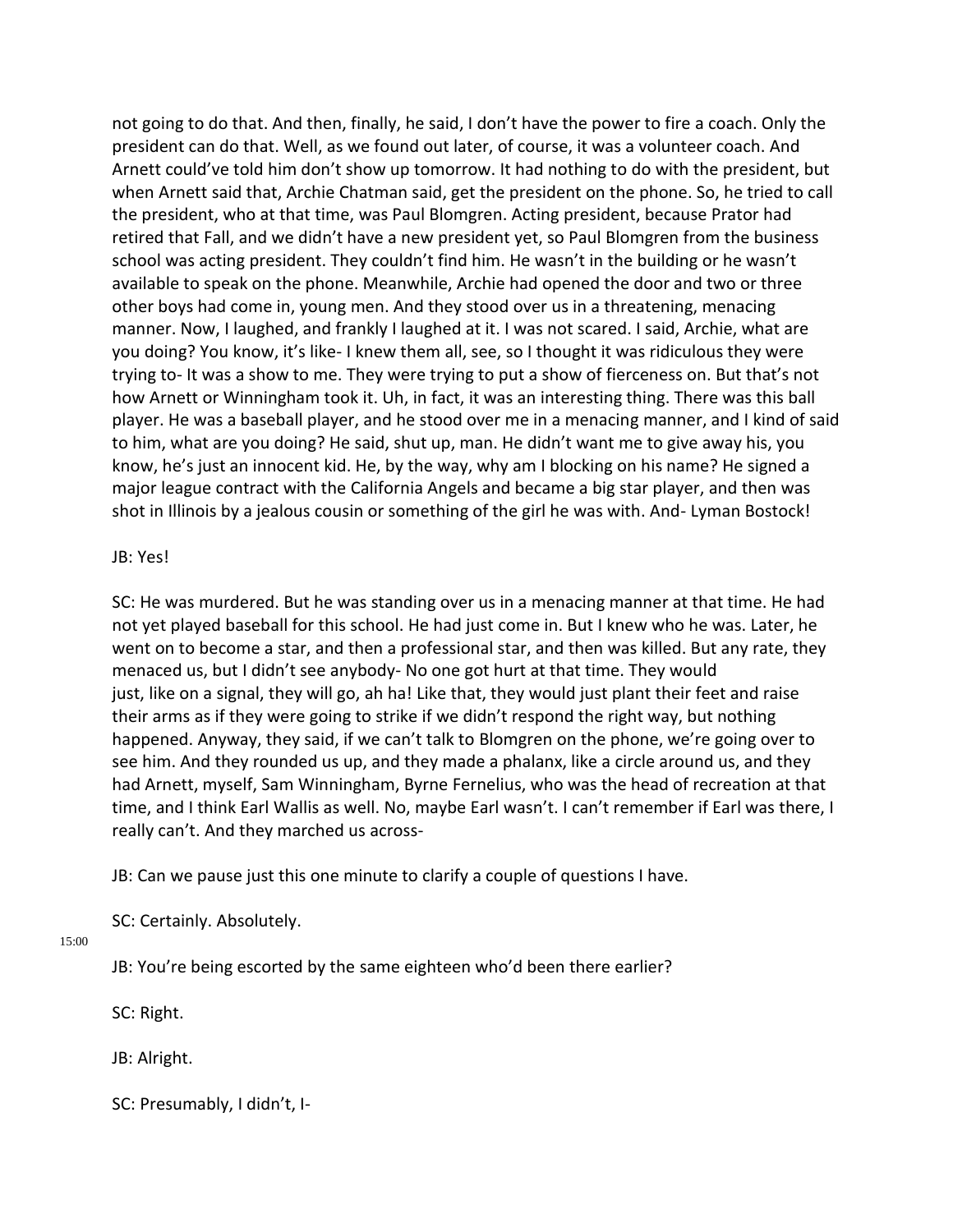JB: But the numbers varied. One sees fifty. One sees sixty-five to seventy.

SC: No.

JB: It wasn't that many?

SC: It was about twenty kids.

JB: Fine. Alright, that's important to clarify. Were all of them Black?

SC: Yeah.

JB: Were some of them women, or were they all men?

SC: Some women.

JB: Some women. Okay. Had there been racism or a history of racism in the PE department? You'd been-

SC: Nah.

JB: No?

SC: Not that I knew of. I was there, I didn't know any incident.

JB: You're in a good position to say yes or no.

SC: I had no evidence of that.

JB: Alright. So, what they were perceiving wasn't a reality, but they were perceiving it nonetheless.

SC: Well, they perceived what this coach had done to their buddy, their blood brother. And, they perceived that he was, quote, a racist cop pig, and they wanted him out.

JB: Do you know what ever became of him, of Don Markham?

SC: Well, I think he went back to the police department. He was a policeman.

JB: You'd not heard from him ever since?

SC: I've never heard from him, no.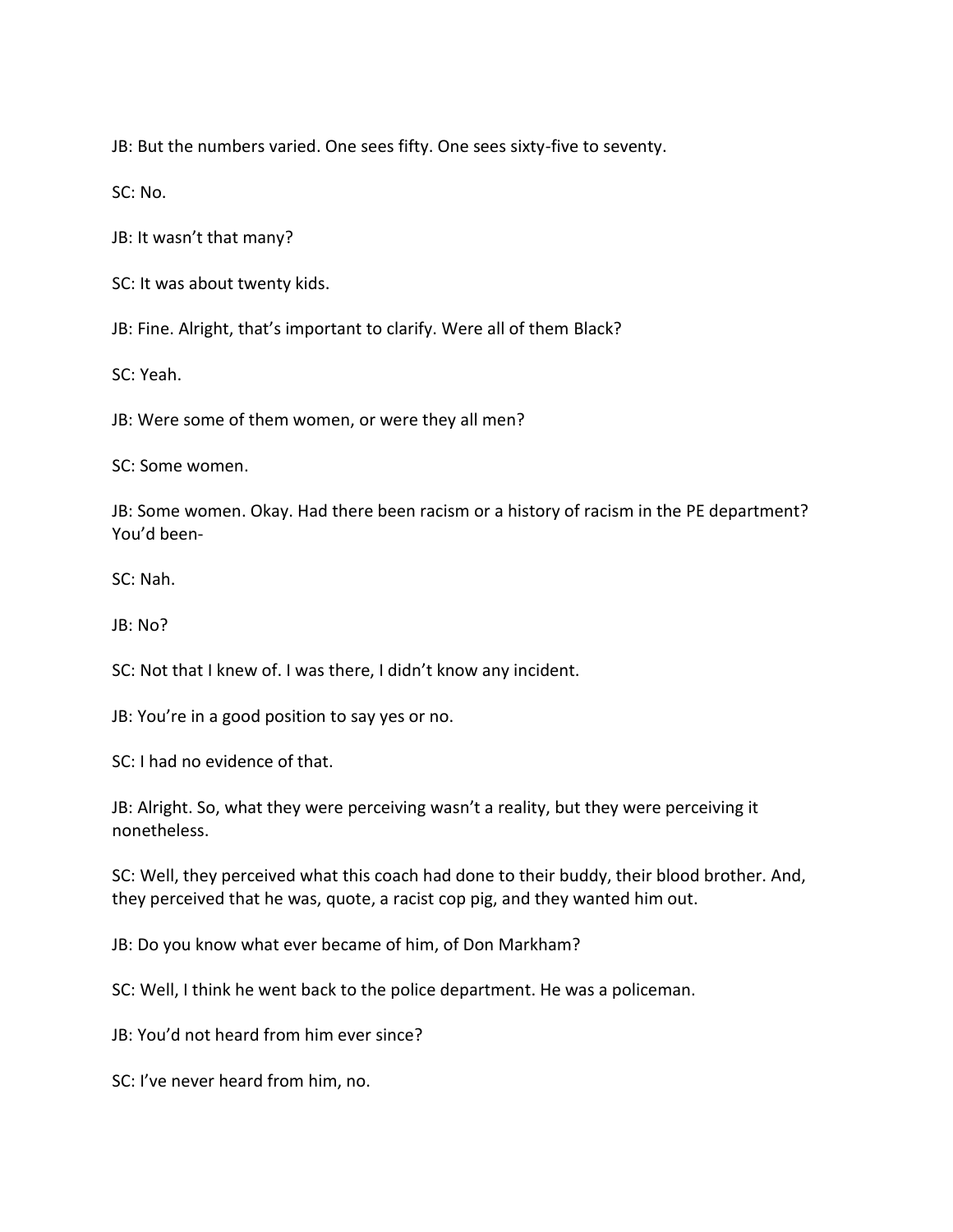JB: Good. Let's continue.

20:00

students were around us, that's the number. And we were walking across campus and they had a circle around us and no one tried to get out of it. So, you know, later in court when they asked us, did you try to escape, the answer was no, but we presumed we couldn't because they had formed a circle around us and were escorting us across campus right at high noon. Right when classes were passing. So, it was crowded! I remember going from the PE building past the engineering building trying to get to the administration building. And what happened was, I saw one young student, a boy, walking along, unaware of what was happening. Had his arms full of books, and he almost walked right into our phalanx. And this one guy, Eddie Dancer was his name, just knocked him over, and all his books went flying and the guy was lying on the ground looking up. What, what's happening? But he didn't- He realized that he better not, apparently, get involved with this. So, he just picked his books up and went on, and everyone was just watching us walk across campus. That was an incident of violence, but not terrible violence. Just pushed him down. And then, well, we got in the administration building. What we did, interestingly, we walked around and around. We did not use the elevator, and went up the stairs behind the elevators. And got up to the fifth floor where Blomgren's office was at that time. See, now the presidents are on the first floor. In those days, they were on the fifth floor. We got up the stairs, and instantly, I mean, I was unaware of what was happening outside anymore, because they put me in a room, in Vice President Spencer's room. And I was in there, and Arnett was in there, and I think Earl Wallis was in there at that time, but I can't remember him walking across campus with us. And Byrne Fernelius was in there, and Eddie Dancer was the Black guy assigned to stay in the room and watch us. So now, what happened outside of the room at that time I was not aware of but I found out later, they took over the building. Secured

SC: Well, as we were walking across campus, and I would say, between twenty and twenty-five

JB: Just the fifth floor.

SC: Yeah.

the fifth floor.

JB: Not the fourth and fifth, but just the fifth?

SC: As far as I knew, they secured the fifth floor, but there were meetings going on in some of those building rooms, because later some of my colleagues said that kids walked in and interrupted their meetings and rounded them up and some of the secretaries were rounded up and all put in one room too so that they would be watched more easily. Um, ironically, now this is a joke to me, but the SDS [Students for a Democratic Society] took over the third floor out of sympathy. Now, they had nothing to do with this! But they were the SDS and it was still the Vietnam time. Students for Democratic Society. So, they took over the third floor and militantly, you know, showed support for the Blacks, or whatever was going on. Now, in the room where we were held, Spencer, Dr. Spencer was an older man, he was confused about what was going on. He said, I'm not sure I know what's going on. So I said, maybe Dr. Spencer needs to be clued in to what's happening here. And Spencer said, well, I thought that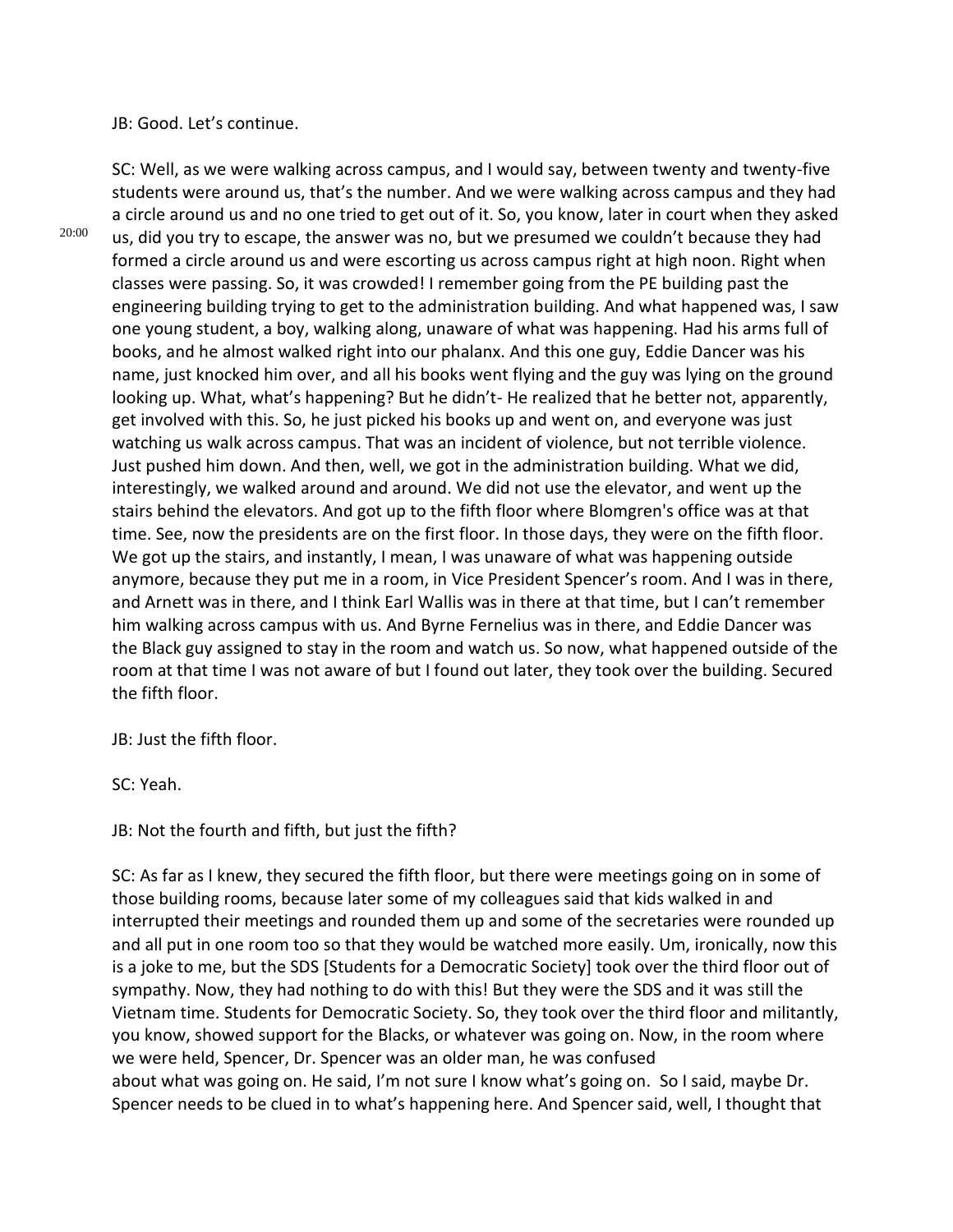the coach, I mean, what I'd heard about the coach, went out on the field to get the nonparticipant off. I thought he was just doing his job. So, Eddie Dancer said, doing his job, old man? How'd you liked to get kicked, and he kicked out at him, and hit him on the shoulder.

## JB: How hard? What force?

SC: Well, with some force, but not deadly force or anything like that. Now, the chair spun around, it's one of these chairs like this and it spun around, and I yelled, wait a minute, what are you doing! And a couple of us jumped forward, and that was the end of it. There was no-That was it. He stopped. Not that we were threatening him, but we just said, knock that off, you know, and he did stop. Now, later in court, Bugliosi, who was the prosecuting attorney, tried to imply that he was a karate expert. That he had taken his shoes off and gave him a karate kick, trying to do damage to the man. Nonsense. It was a spur of the moment thing. He just reacted emotionally. It wasn't even a karate kick, he just kicked at him like that. And it spun him around, and he was shocked by it, but not physically terribly hurt. So, I said Eddie Dancer do two acts of violence that day, and that is all I saw in terms of the entire day of any violence.

JB: What about literal threats of violence? For example, an account that appeared in *Scene*  magazine, the first issue of *Scene* magazine in 1969, has Byrne Fernelius remarking that knives were held to his, to, pardon me, to Glenn Arnett's throat and Sam Winningham's throat in the PE building.

SC: Yes. That was a bunch of crap. And I'll tell you, I know Byrne very well. But, you know, when someone's standing over you like the kids were, and they were menacing, if their fingernail touched you on the neck, you go, oh! It's got something sharp on my neck! It was nothing! No one had any instrument in hand in that room in the PE building. No one. Nothing.

JB: At any point, did you see signs of knives, scissors, razors, any of these things as weapons brandished upon-?

SC: No. I saw one. Eddie Dancer was cleaning his fingernails with a, it might've been a penknife or something. And he was doing that, and, you know, you could've taken that to be a menacing thing, but I didn't. I just thought he was cleaning his fingernails.

JB: Any other sign of weapons? Anything that could be used as a weapon that was being-?

SC: I saw no sign of weapons all day. Not a weapon.

JB: Did you feel threatened or frightened at any point?

SC: I felt a little betrayed, because I was supporting the students. And I felt terrible for what was going on. But, a little bit of a radical part of me was saying, I hope something good comes out of this. You know, maybe they'll catch somebody's attention, because the stuff at San Francisco State was going on at the same time and things like that, and I thought, well, this is our episode.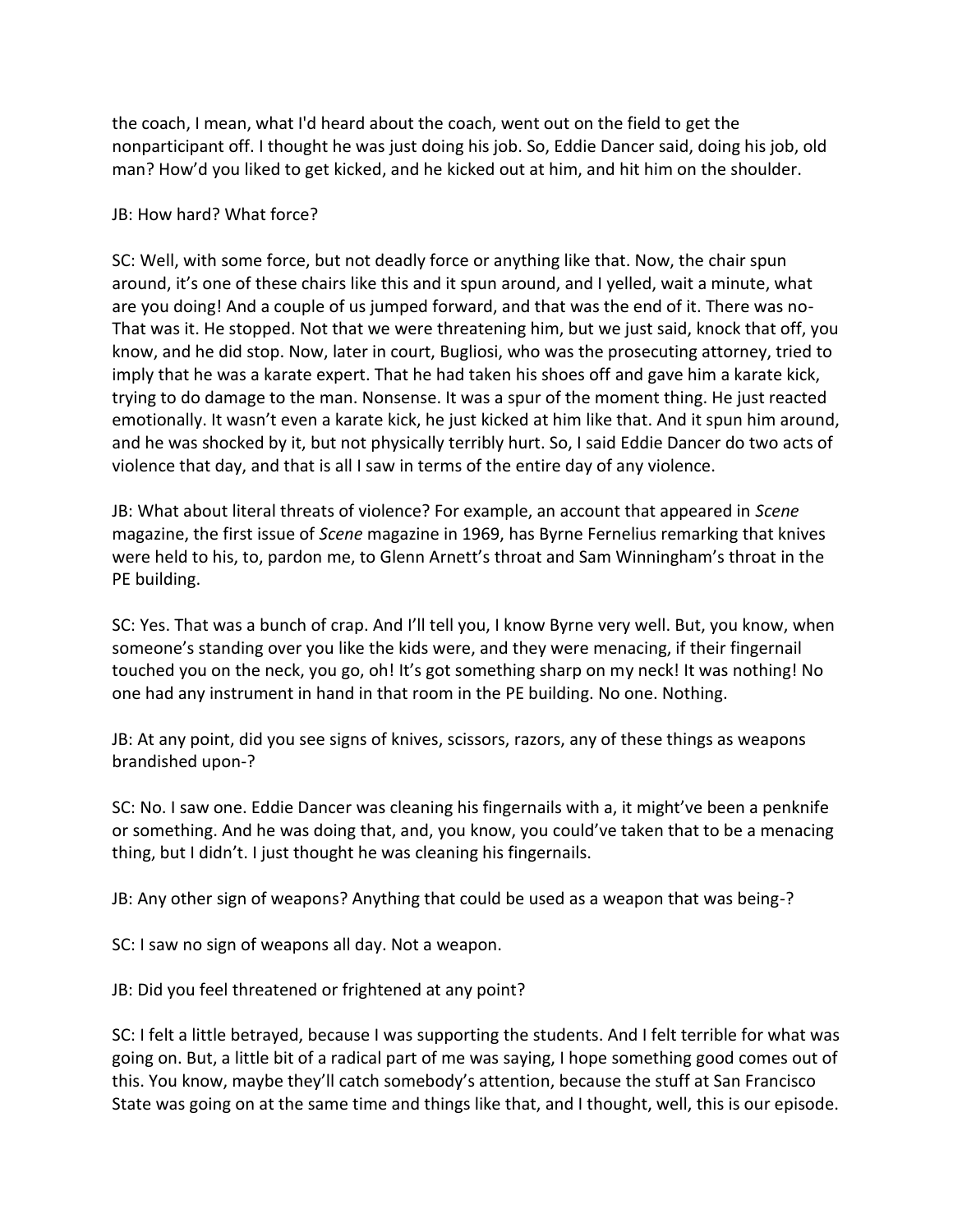But maybe people will wake up and do something for these Black students as a result of this. Now, I didn't like their methods. I didn't like taking over a building and forcing people and, you know, implying threat at all. See, later, you must know this already, later the implication was that it was a conspiracy, because they were charged with conspiracy.

JB: Right. I was going to ask you that question.

SC: Yeah. And the implication was, it was a conspiracy because someone had checked out the plans of the administration building prior to doing that. Well, the argument from the Black students could be sophistry, but the argument was that this was a kid that was studying architecture or wanted to study architecture, so he got the plans. Now, I would say to you, trying to be truthful and not protective of anyone's side, that yes, I'll bet you the Black Student Union eventually would want to know how to secure that building. But had Arnett that morning said, okay, I'll take care of Markham, we wouldn't have walked over to the administration building! So, the conspiracy was not for that day to take over the administration building and locked everybody up and hold them until they could dictate to Blomgren their twelve or fourteen points or whatever. That was not their intent that day. Their intent was to confront Arnett to get the guy out of there! Arnett refused to do it, and even, I would say, lied. I can't fire the guy. Only the president can do that. Oh, let's go see the president was then the next step. That's how I saw it. Now, I'm not saying they wouldn't have gone to the administration building the week after and held it to get what they want, but the episode that day elevated, escalated out of Arnett's intransigencies, as far as I can see.

Now, in that room, by the way, after they kicked Spencer, after he kicked Spencer, everything settled down a little bit. Dancer, you know, he was the most angry of them all, I think Eddie was. And later, after the trial, he was told to have psychiatric help. That was his sentence. He had to undergo psychiatric treatment. The others were not, by the way, they were not- They were convicted of kidnapping and conspiracy and given one to twenty years, but Judge Olds(??), who was the presiding judge, commuted their sentences. Because they already were in jail for sixty days, or something like that while the trial was getting ready, or ninety days. That was Archie and the ones that were over eighteen. The younger kids – the ones, the sixteen of

25:00

them, I think, that were under eighteen or whatever their ages were – they were tried in juvenile court. They were held in juvenile hall, actually. But in the courtroom where I was later on, Bugliosi tried to, you know, convict them of conspiracy and kidnapping because they took us from one building to another. And a conspiracy because they planned ahead, you see. And anyway, the final thing was that their sentences were commuted, but they were convicted. And Archie, one of Archie's sentencing edicts was, you must never return to that campus. Interestingly enough, his wife worked on the campus for years afterwards in the counseling office, you know, down in the administration building. So, we kept track of them for a while. About eight or ten years ago, or maybe seven years ago, I'd read that he had started a center in Watts helping poor kids. So, he's still doing some work. At the time, I think he disappeared for a while. They said he went down to Guyana or something or- No, in Latin America. French Guinea or something. Anyway, he went down to Latin America for a while, but if I had asked his wife about it, she would not speak, because he was not supposed to leave the city based on his conviction. So, as far as we knew, he was around, but no one knew where and uh...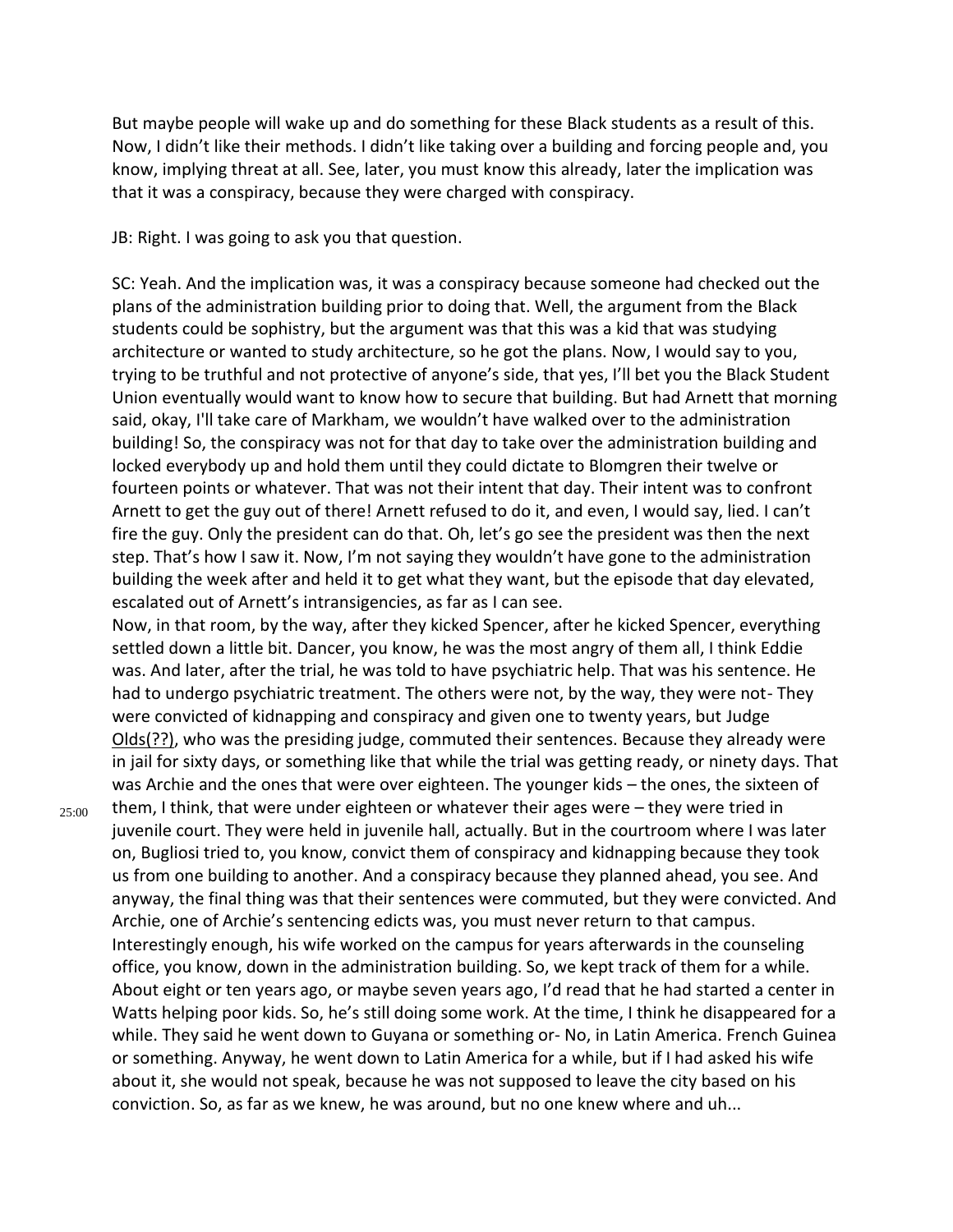JB: In '88, I tried to make contact with him for a panel that was looking back on what had happened twenty years before. By this time, there were assurances it was safe for him to return to campus, but I never could make contact with him. I was told that he was doing graduate work in the South somewhere. This was three years ago. I have no idea what's happening now.

SC: -But he did- There was an article in the paper, maybe six or seven years ago, about him opening this center in Watts.

JB: Wow.

SC: Showed a picture of him and everything. I saw it.

JB: I didn't.

SC: It was a storefront-type thing, and he was helping poor kids, or homeless, or something like that.

JB: It's the kind of thing he would be doing today.

SC: Yeah. Yeah.

JB: Let me ask you about the secretaries. The women who were rounded up. The term that's always used is herded-

SC: Yeah.

JB: -which I find pretty obnoxious and objectionable in itself. They were herded into these rooms. Collected from the fifth floor, maybe from the fourth floor as well, do you know?

SC: Might've been.

JB: Okay. They did occupy the fifth floor, but they may have been brought upstairs for all you know.

SC: Um-hm.

JB: Did you see any of them actually work from where you were in vice president Spencer's office?

SC: Saw none of them.